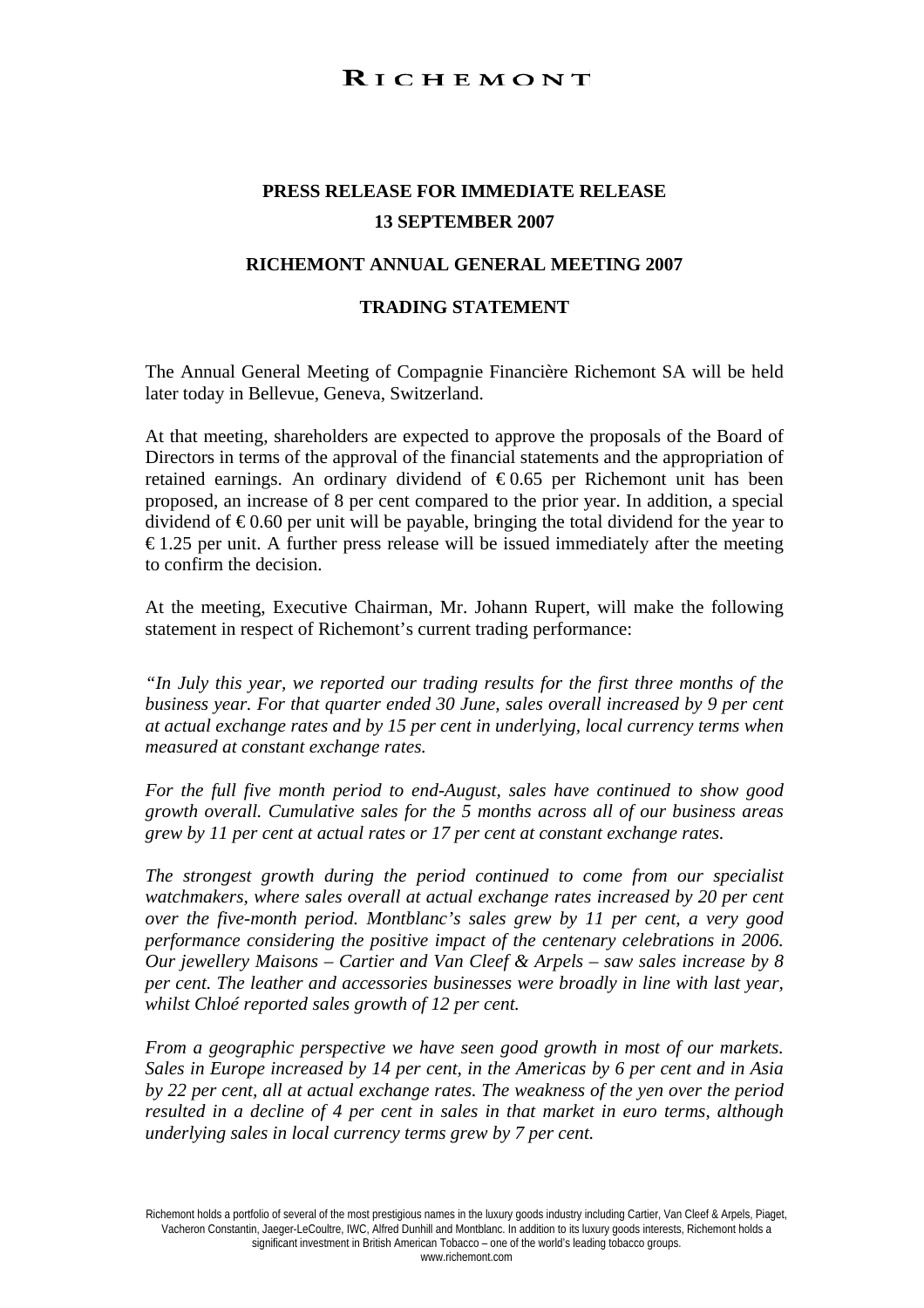*The past month has seen turbulence in financial markets as access to easy money has dried up for some market participants.* 

*I am not sure that we are necessarily over the worst. However, I can assure you that the Group's cash resources are conservatively invested and Richemont has not suffered any financial losses as a consequence of the unsettled market conditions. Equally, we are seeking to minimize our exposure to any major downturns in terms of markets and consumer confidence.* 

*Richemont is fortunate that the luxury goods business, whilst not immune to external disruption, has historically shown itself to be relatively resilient. There are many opportunities for our businesses to grow, both in terms of the expanding number of potential clients in established markets as well as new markets which are opening up to luxury products.* 

*Currently, my principal concern is the capacity of our Maisons – particularly those in the watchmaking sector – to meet demand. We are addressing the whole supply question, with plans for further expansion of our watchmaking capacity. That will take some time to deliver, however.* 

*Richemont owns businesses such as Cartier and Montblanc, which are leaders in their fields and our watch businesses are at the pinnacle of the industry. We are very well placed with a conservative balance sheet and no net debt.* 

*I therefore have every confidence that, whatever may lie ahead in the short term, Richemont will continue to prosper and grow over the long term."* 

For its financial year ended 31 March 2007, Richemont reported an increase in sales of 12 per cent to  $\in$  4 827 million. Operating profit amounted to  $\in$  916 million, an increase of 24 per cent over the prior year.

Richemont's interim results for the six-month period to 30 September 2007 will be released on Friday, 16 November 2007.